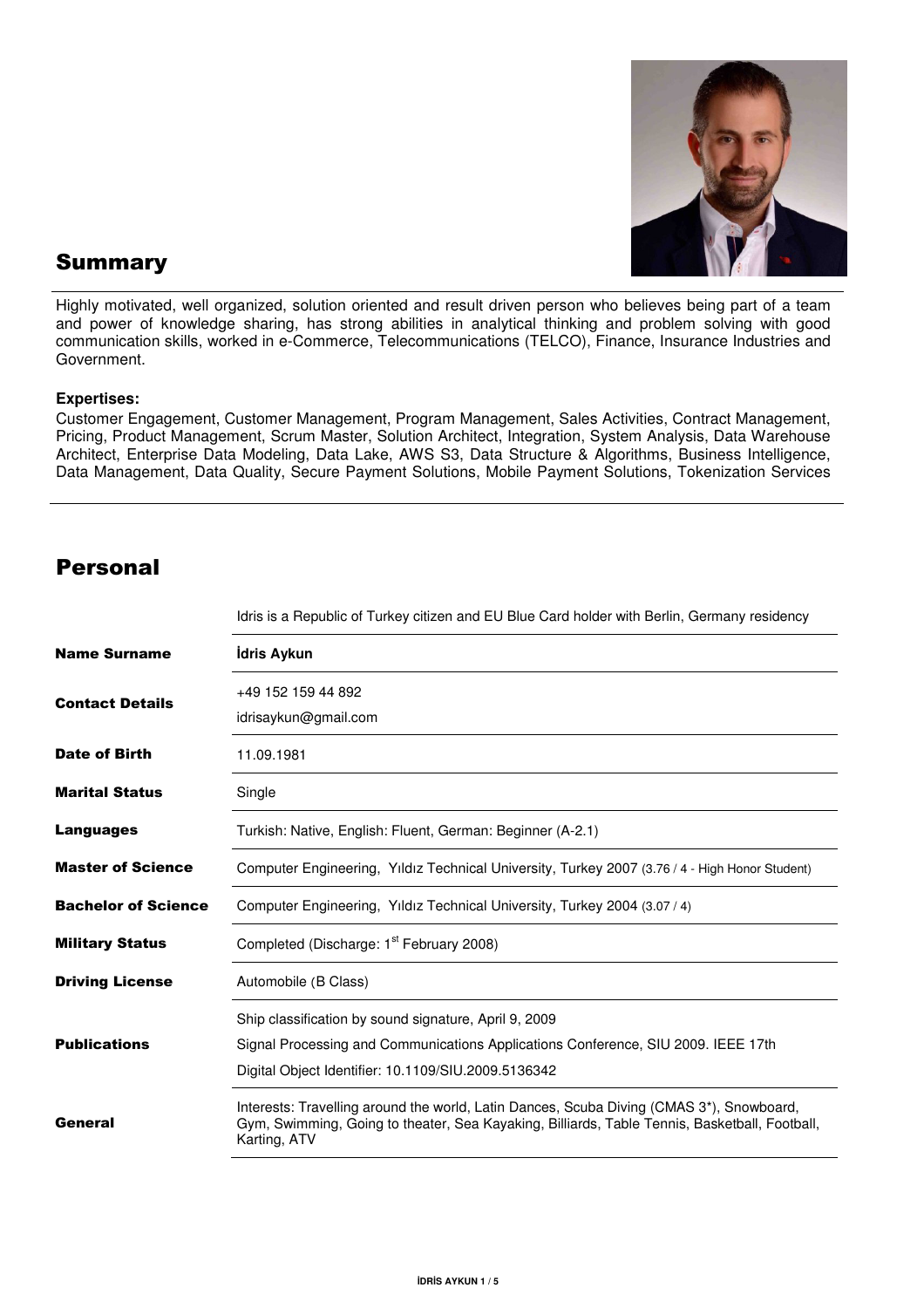## Professional Experience

| 03 / 2018 to now<br><b>Senior Data Engineer</b><br>Zalando SE, Berlin                  | Implementing technical solutions by using most relevant technologies in a very rich technological<br>environment to fetch / collect the data and transform it to meaningful and valuable KPIs. Make the<br>KPIs available in the planning tool to enable Merchandise Financial Planners & Assortment<br>Planners with more accurate plans to allocate their budget into correct inventories margins sales<br>targets for a better profitability to achieve company targets.                                                                                                                                                                                                                                                                                                                                                                                                                                                                                          |  |  |
|----------------------------------------------------------------------------------------|----------------------------------------------------------------------------------------------------------------------------------------------------------------------------------------------------------------------------------------------------------------------------------------------------------------------------------------------------------------------------------------------------------------------------------------------------------------------------------------------------------------------------------------------------------------------------------------------------------------------------------------------------------------------------------------------------------------------------------------------------------------------------------------------------------------------------------------------------------------------------------------------------------------------------------------------------------------------|--|--|
| zalando                                                                                | Keywords: APTOS (TXT) Planning tool. Microsoft BI Stack, Microsoft SQL Server, Microsoft<br>Analysis Services Server (OLAP), Microsoft SQL Server Data Tools, Exasol, Oracle, AWS S3, Data<br>Lake, Data Ingestion, Apache Airflow, Shell Scripting, Powershell Scripting, Databricks                                                                                                                                                                                                                                                                                                                                                                                                                                                                                                                                                                                                                                                                                |  |  |
| 02 / 2017 to 03 / 2018<br>Manager,<br><b>Digital Payments</b>                          | Tokenization as a service (XaaS) for Insurance, Retail and e-commerce sectors<br>- Customer Management; Program Management; Product Management<br>- Pricing; Bid Management; Contract Management                                                                                                                                                                                                                                                                                                                                                                                                                                                                                                                                                                                                                                                                                                                                                                     |  |  |
| 01 / 2016 to 02 / 2017                                                                 | Customer engagement; Sales activities; Making presentations at both "LoB" and "C" levels; Bid and<br>contract management; Main point of contact for customers and acting as the primary escalation<br>point for any problems in the relationship.                                                                                                                                                                                                                                                                                                                                                                                                                                                                                                                                                                                                                                                                                                                    |  |  |
| Product Manager,<br><b>Digital Payments</b>                                            | Achieving operational objectives by contributing information and recommendations to strategic plans<br>and reviews; preparing and completing action plans to go to market; Develop and implement short<br>and long term goals and objectives to achieve the successful outcome of the program; to meet<br>financial objectives by forecasting requirements; preparing an annual budget; scheduling<br>expenditures; analyzing variances; initiating corrective actions.                                                                                                                                                                                                                                                                                                                                                                                                                                                                                              |  |  |
|                                                                                        | Implementing production, productivity, quality, and customer-service standards; resolving problems;<br>completing audits; identifying trends; determining system improvements; implementing change.                                                                                                                                                                                                                                                                                                                                                                                                                                                                                                                                                                                                                                                                                                                                                                  |  |  |
| 06 / 2014 to 12 / 2015                                                                 | Scrum Master of a scrum team which consists of seven members                                                                                                                                                                                                                                                                                                                                                                                                                                                                                                                                                                                                                                                                                                                                                                                                                                                                                                         |  |  |
| <b>Scrum Master &amp; Business</b><br><b>Intelligence Specialist</b>                   | Guiding the team and organization on how to use Agile/Scrum practices and values to delight<br>customers and on self organizing to fill in the intentional gaps left in the Agile/Scrum frameworks.<br>Assessing the Scrum Maturity of the team and organization and coaching the team to higher levels<br>of maturity, at a pace that is sustainable and comfortable for the team and organization. Removing<br>impediments or guiding the team to remove impediments. Facilitating discussion, decision making,<br>conflict resolution and getting the work done. Assisting with internal and external communication,<br>improving transparency, and radiating information                                                                                                                                                                                                                                                                                         |  |  |
|                                                                                        | <b>Business Intelligence Specialist</b>                                                                                                                                                                                                                                                                                                                                                                                                                                                                                                                                                                                                                                                                                                                                                                                                                                                                                                                              |  |  |
| Bankalararası Kart Merkezi<br>(Interbank Card Center)<br>BANKALARARASI<br>KART MERKEZI | Achieve zero downtime by High available clustered OBIEE environment. Oracle VM Virtual Box is<br>positioned to manage Dev, Test and Sandbox environments due to their dynamic workload and<br>computing power requirements. Configuring OBIEE to support integration between the Data<br>Warehouse and other data sources. Physical, Logical and Presentation Level Designs through<br>OBIEE RPD. Performing dimensional modeling, creating analysis and dashboards. Communicating<br>technical solutions to both client and internal staff in a clear and concise manner both verbally and in<br>written form. Interfacing with key client staff, including Business Analysts, Architects and Managers<br>on a day-to-day basis.                                                                                                                                                                                                                                    |  |  |
| 10 / 2008 to 06 / 2014                                                                 | Worked as Principal Consultant in Business Intelligence & DWH department for customers in Telco,<br>Finance and Government sectors.                                                                                                                                                                                                                                                                                                                                                                                                                                                                                                                                                                                                                                                                                                                                                                                                                                  |  |  |
| <b>Principal Consultant</b><br><b>Oracle Turkey</b>                                    | Network Data Intelligence project for Turkey's one of the mobile telecom operator Avea. Collect and<br>merge network alarm log data which generated by HP TEMIP system. Parsing valuable data<br>according to business requirements and make available for reporting on DWH using Oracle<br>Enterprise Data Quality (EDQ).                                                                                                                                                                                                                                                                                                                                                                                                                                                                                                                                                                                                                                           |  |  |
| ORACLE <sup>®</sup>                                                                    | Financial reporting project for Naftna Industrial Serbia (NIS), a Gazprom participation located in<br>Belgrade – Serbia. Designing and modeling ETL processes and dynamic account mappings for<br>conversion and between different chart of accounts (SAP BPC, IFRS etc.) and consolidations.<br>Report financial facts both for standalone (child companies) and consolidated (parent company)<br>reports.                                                                                                                                                                                                                                                                                                                                                                                                                                                                                                                                                          |  |  |
|                                                                                        | Analysis and developments for Turkey's mobile telecom operator Turkcell for more than 4 years.<br>Usage Based Revenue Reporting according to International Financial Reporting Standards (IFRS)<br>rules. Designing reporting process for some reports which are subject to audits, made by<br>government regulation society. Revenue Assurance through Call Detail Records (CDR) analysis<br>design and development of ELT processes with Oracle Data Integrator (ODI). Report Developments<br>on Micro Strategy. Data Quality analysis and cross checks for Interconnect data. Modeling DWH<br>using Power Designer tool. Design and develop a custom source code tracking utility to make<br>seamless effect analysis on changes. SQL query tuning and ETL customizations for Oracle<br>Enterprise Business Suite (EBS) and Oracle Business Intelligence Apps (OBIA) by using Informatica<br>Power Center and Oracle Data warehouse Administration Console (DAC). |  |  |
|                                                                                        | Being a part of Enterprise Performance Management (EPM) project for Isbank which aims<br>evaluating performance of nearly 20.000 Employees by using Hyperion product Family (Hyperion<br>Shared Services, Hyperion Performance Scorecard, Essbase Cube, Hyperion Financial Reporting,<br>Hyperion Web Analysis Studio).                                                                                                                                                                                                                                                                                                                                                                                                                                                                                                                                                                                                                                              |  |  |
|                                                                                        | ETL project to process Oracle GoldenGate delta records and transfer them to DWH after eliminating<br>unnecessary delta (ODI Knowledge module developed)                                                                                                                                                                                                                                                                                                                                                                                                                                                                                                                                                                                                                                                                                                                                                                                                              |  |  |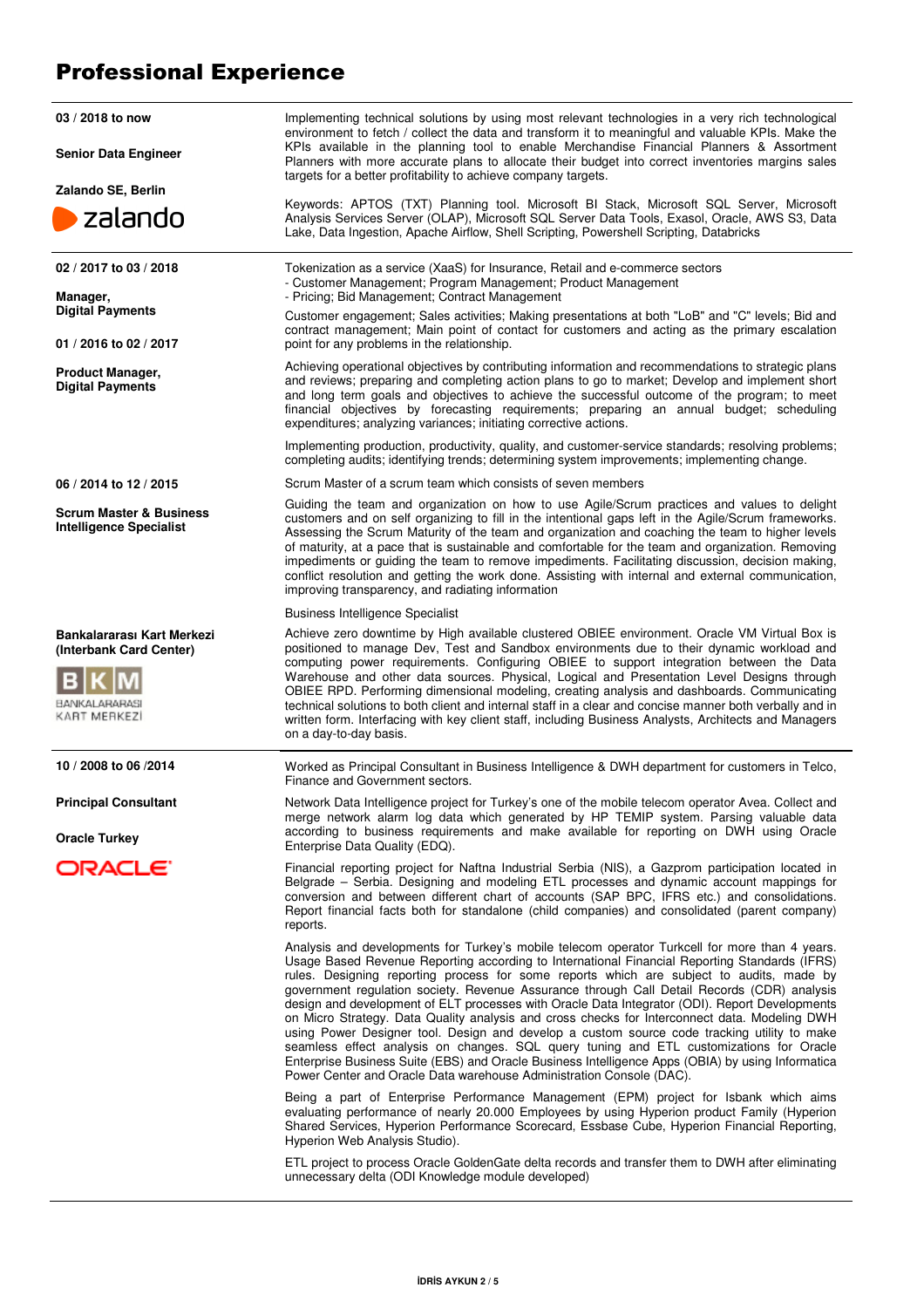| 02 / 2006 to 09 / 2006                                      | Consultancy services for enterprise customers about enterprise asset management (EAM),<br>computerized maintenance management systems (CMMS), work order management and other                                                                                                                                                                             |  |  |
|-------------------------------------------------------------|-----------------------------------------------------------------------------------------------------------------------------------------------------------------------------------------------------------------------------------------------------------------------------------------------------------------------------------------------------------|--|--|
| <b>Application Consultant</b>                               | internal work flows by using Datastream 7i EAM software architecture which provided by Infor and<br>making customizations against to customers special processes. Developing and designing business<br>reports under Crystal, Cognos or Oracle Report tools.                                                                                              |  |  |
| <b>Infoway Software &amp; Consulting</b>                    | Data extraction and migration services for customers who had used another program in their<br>previous software projects and developing an ETL tool for migration process.                                                                                                                                                                                |  |  |
| 10 / 2005 to 02 / 2006                                      | Leading IT team composed of four other IT people. Scaling network and server infrastructure,<br>managing IT assets, increase network security and applying group policies.<br>Designed and implemented two internal software projects in a short time period by using ASP,<br>HTML, CSS and JavaScript programming language and MS SQL Server 2000 RDBMS. |  |  |
| <b>IT Manager</b><br><b>Istanbul Chamber of Pharmacists</b> |                                                                                                                                                                                                                                                                                                                                                           |  |  |
| 07 / 2004 to 07 / 2005                                      | Project management in an open source environment for a web based management and supervision<br>software in retail sector. (Project team was consisting of three developers and two testers.)                                                                                                                                                              |  |  |
| <b>Project Manager</b>                                      | Project planning, defining software development and test processes. Software configuration                                                                                                                                                                                                                                                                |  |  |
| <b>Almra Information Process</b>                            | management and defining data structures. Coding some interfaces that aim software developers to<br>develop error free modules.                                                                                                                                                                                                                            |  |  |
| 08 / 2003 to 06 / 2004<br><b>IT Specialist</b>              | Training up technical service staff, document management, reporting. Management of Windows<br>2000 / 2003, Active Directory, Exchange Server 2000 / 2003 and ISA Server 2000. Determining<br>strategies about backup and antivirus procedures.                                                                                                            |  |  |
| <b>Caretta Software &amp; Consulting</b>                    | Managing company's self CRM implementation project. Determining company's workflow and<br>implement it on Microsoft CRM Server. Development of a sales force automation (SFA) program.                                                                                                                                                                    |  |  |
| 02 / 2000 to 06 / 2003                                      | Developing e-commerce projects using ASP, HTML, JavaScript and MS SQL Server. Developing<br>open source applications using python programming language over ZOPE web application server.                                                                                                                                                                  |  |  |
| <b>Web Application Developer</b>                            | <b>Developed Modules</b>                                                                                                                                                                                                                                                                                                                                  |  |  |
| <b>ARES &amp; ANKA Information Tech.</b>                    | User Management Module: User authentication, session management, authorization<br>descriptions, access rules, quotas                                                                                                                                                                                                                                      |  |  |
| <b>Research &amp; Development C.O</b>                       | Authentication Server Module: Restrict SQL queries according to roles defined in User<br>$\bullet$<br><b>Management Module</b>                                                                                                                                                                                                                            |  |  |
|                                                             | Digital Archive Project: Using file server as database server for storing big sized files with                                                                                                                                                                                                                                                            |  |  |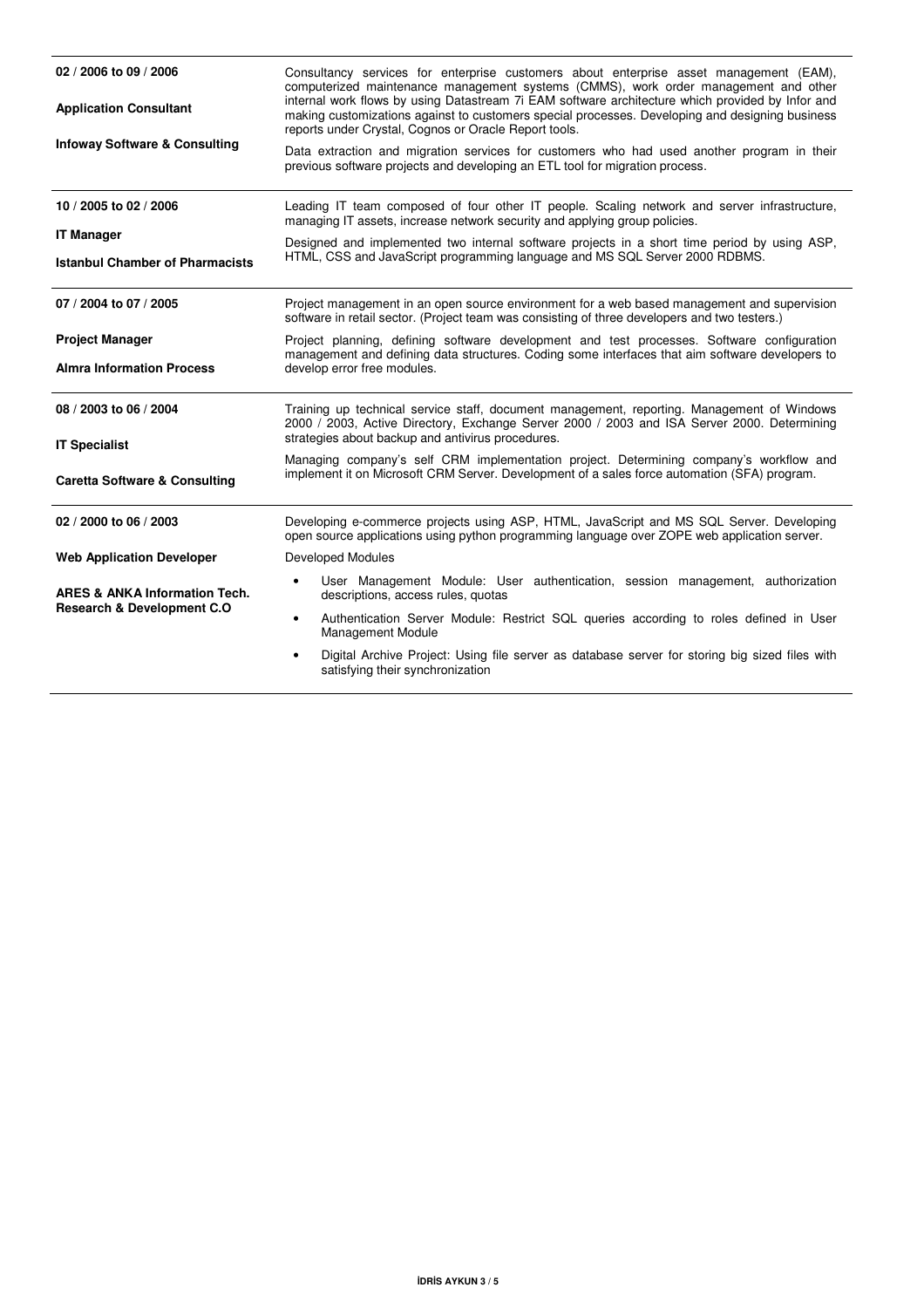## Skills

- Data Structure & Algorithms, Machine Learning, Data Science, Digital Signal / Image Processing
- **Programming Languages**: PL/SQL, MDX, Python, Scala, Java, C, C++, C#, Visual Basic.NET, MATLAB, XML, Java Script, AJAX, HTML, CSS, Assembly
- **Unified Analysis Platform:** Databricks
- Database Modeling using Sybase Power Designer and SQL Developer Data Modeler
- **Data Warehousing & ETL Tools:**

**Oracle Data Integrator (ODI):** Developing Knowledge Modules for custom integrations (like eliminating unnecessary GoldenGate replication records or handling SCD Type 2 dimensions with version key support) and using existing ODI components for data cleansing transformation and integration purposes.

**Informatica Power Center:** Customize ETL mappings for "Procurement and Spend" module which bundled with Oracle E-Business Suite (EBS) installation and design new ones according to business requirements. Maintain tasks, subject areas and their dependencies by using Oracle Datawarehouse Administration Console (DAC) for ETL orchestration and scheduling.

**Oracle Warehouse Builder:** Design flows for data integrations

**SQL Server Data Tools (SSDT):** Design ETL flows running on Microsoft BI stack (MS SQL, MS OLAP, Exasol)

- **Databases & Analysis Servers:** Oracle, Exasol, Microsoft SQL Server, Microsoft Analysis Server (OLAP), MySQL, PostgreSQL
- SQL query tuning and performance optimizations for processing large amount of data
- **Orchestrating Tools:** Apache Airflow, Self developed scheduler, Oracle DBMS scheduler & DAC, MS SQL Server Agent
- **Planning Tools:** APTOS (TXT) Planning, Oracle Hyperion Planning
- **Reporting Tools:** OBIEE Analytics, Micro Strategy, Crystal Reports, Oracle Reports, Cognos Reports
- $\checkmark$  Oracle Business Intelligence Enterprise Edition (OBIEE)
- $\checkmark$  Oracle Enterprise Data Quality (EDQ)
- $\checkmark$  Oracle Real Time Decisions (RTD)
- **Network Infrastructure Applications:** Active Directory, Exchange Server, Firewalls, IIS, DNS, DHCP, FTP, ZOPE
- **Virtualization:** Oracle VM Virtual Box, VMware
- **Operation Systems:** Red Hat Linux (certified sysAdmin), Suse Linux, Windows Servers
- **Tracking & Versioning & Presentation Tools:** MS Project, JIRA, Confluence, GitHub, MS Visio, MS PowerPoint